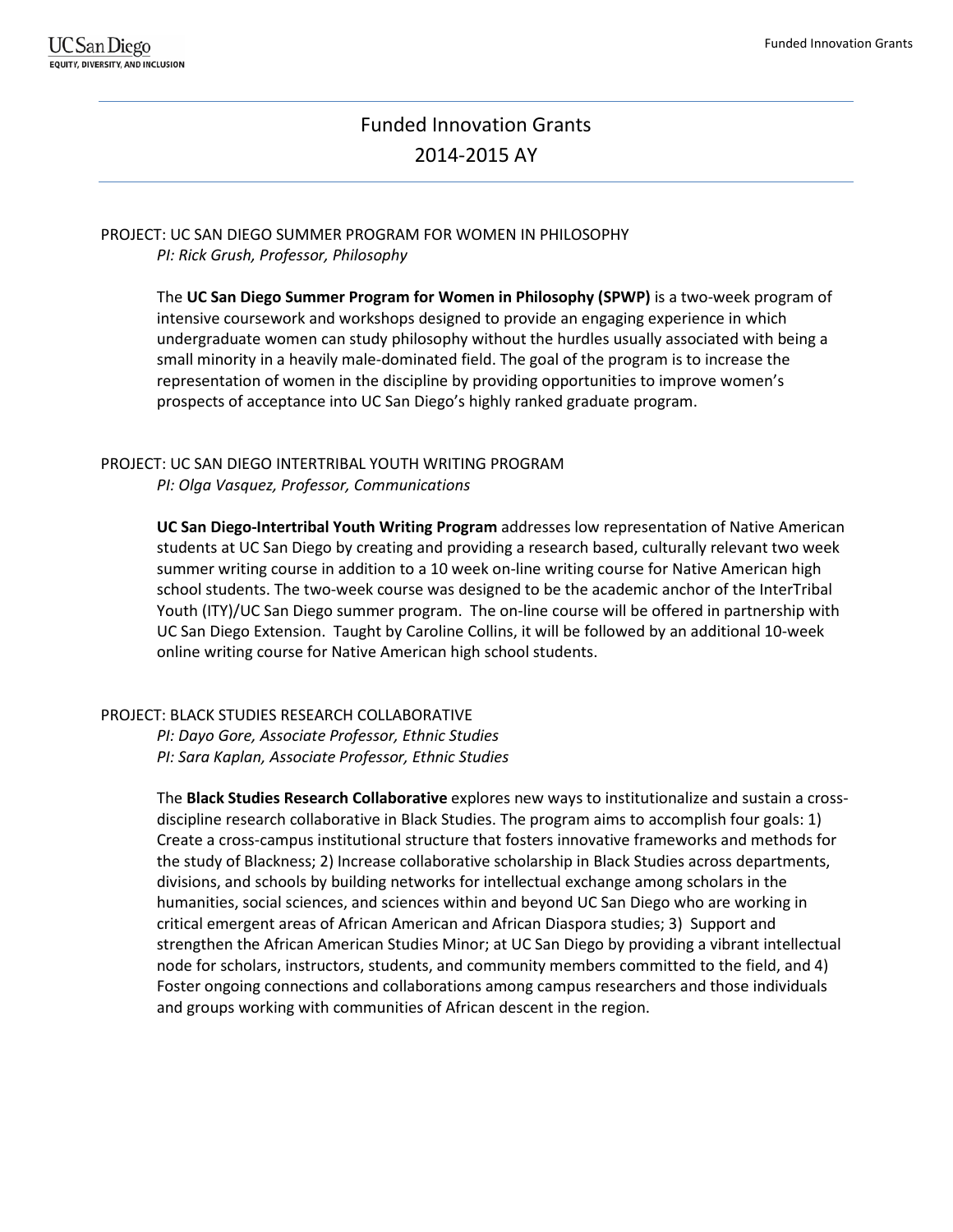PROJECT: INCREASING THE PARTICIPATION OF WOMEN OF COLOR IN THE PHYSICAL SCIENCES: THE UC SAN DIEGO-MOREHOUSE-SPELMAN PHYSICS BRIDGE PROGRAM *PI: Adam Burgasser, Associate Professor, Physics*

**The UC San Diego-Morehouse-Spelman Physics Bridge Program** is a trial expansion of the existing UC San Diego-Morehouse UC-HBCU program in physics to include women students from Spelman College. The program will build upon existing partnerships and infrastructure to accomplish the goal of increasing recruitment of HBCU students into UC graduate programs, with specific emphasis on creating a new Bachelor's-to-PhD pipeline for African American women in physics at UC San Diego.

# PROJECT: COMMUNITY COLLEGE PARTNERSHIP IN BIOENGINEERING

*PI: Todd Coleman, Associate Professor, Bioengineering PI: Michelle Ferrez, Director IDEA Center* 

The **Community College Partnership in Bioengineering** program partners with a Hispanic Serving Institution and focuses on community college transfer students, many who are first generation to increase the admission of students into the Bioengineering undergraduate and graduate programs. The primary goals are to: (1) Immerse incoming transfer engineering students from MESA College in Bioengineering through graduate/faculty mentorship and experiential learning projects; (2) Increase participation of transfer students in research during their first year at UC San Diego; (3) Use Biomedical Engineering Graduate Students in the teaching of transfer students and provide training in the mentoring of diverse students.

# PROJECT: MILITARISM AND MIGRATION RESEARCH CENTER

*PI: Wayne Yang, Associate Professor, Ethnic Studies PI: Yen Espiritu, Professor Ethnic Studies* 

**Militarism and Migration Research Center** pilot brings to campus scholars and other professionals to discuss the impact of U.S. militarism on people's lives. The scholarly and co-curricular activities of the pilot will pay special attention to displaced refugees and migrants from Southeast and West Asia, the Pacific Islands, and East Africa—populations that are underrepresented and underserved at UC San Diego, with the goal to initiate and cultivate comparative discussions and projects across groups that have been displaced due to transnational militarism, empire, and war. Feasibility data from the pilot will be used to seek foundation funding that will support an eventual research cluster/center on campus on "Militarisms and Migrations."

# PROJECT: GRADUATE STUDENT CLIMATE INTERN (GSCI**)**

*PI: April Bjornson, Assistant Dean Graduate Division PI: Kim Barrett, Dean Graduate Division* 

**Graduate Student Climate Intern (GSCI)** pilot program was created to meet the need for enhanced co-curricular and professional development for URM graduate students. The GSCI develops niche and broad co-curricular programming and events that allow URM graduate students the opportunity to engage with peers from diverse academic and personal backgrounds. The internship aligns with Student Affairs Strategic Planning Goal 3: Community Building, and is designed to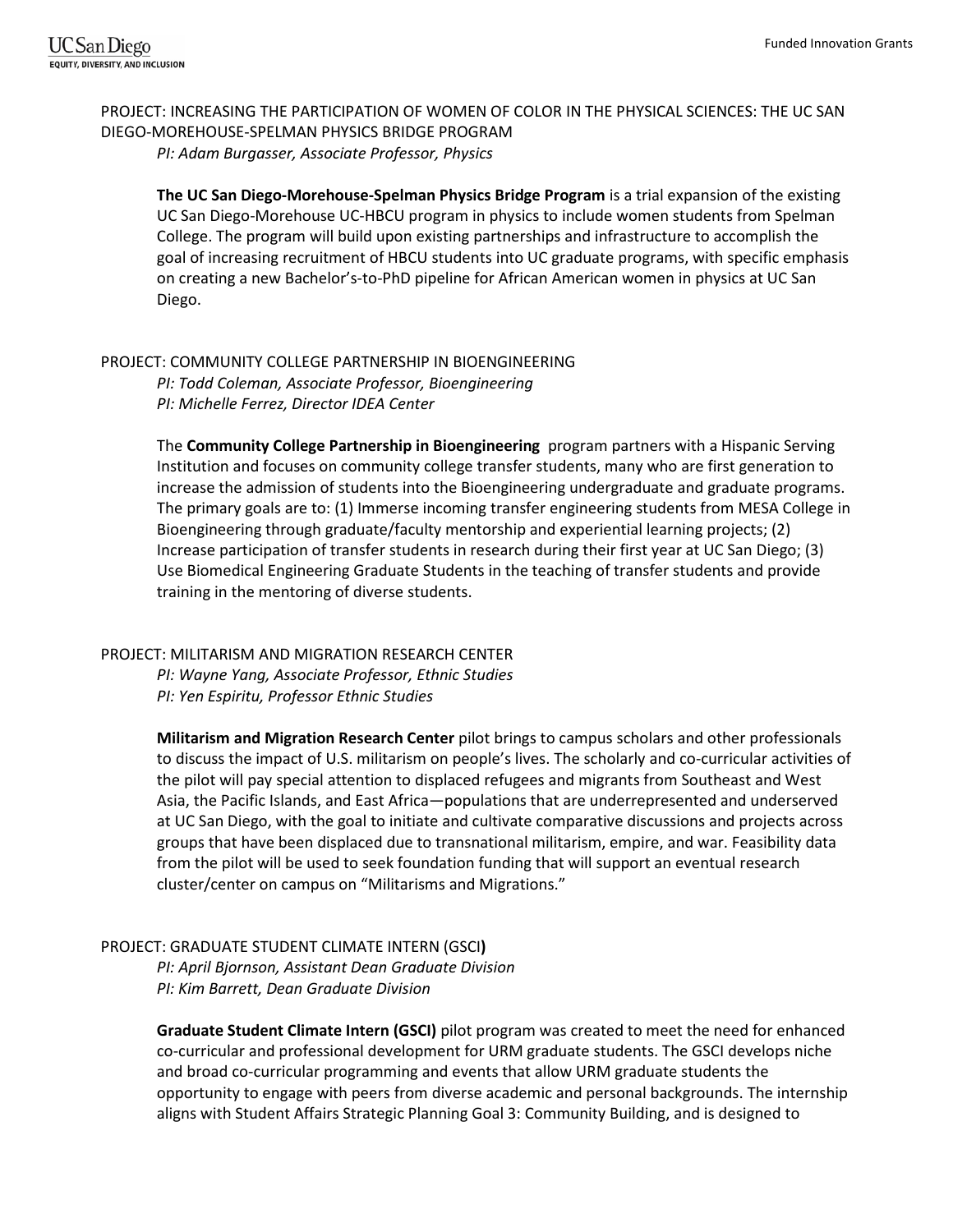connect the dots between multiple diversity efforts across campus and provide programming targeting specific graduate student populations.

#### PROJECT: EDI EDUCATORS FOR GREEK LIFE

*PI: Colin Gerker, Greek Life Coordinator PI: Emily Marx, Director Center for Student Involvement*

This pilot proposes the development of Peer Educators, trained in EDI, for Greek Life. The aim of the program is provide a platform for increased knowledge and understanding of social justice, equity, diversity, and inclusion as they relate to self, Greek Life, campus, and the broader communities. Through quarterly in-chapter trainings, this program will create a space for all Greek students to explore equity, diversity and inclusion in a Greek Life context, identify communitybuilding strategies, and brainstorm ways to operationalize practices that promote community and allyship.

#### PROJECT: REACH AND BIOCHEMCORE 2015

*PI: Olivia Graeve, Professor, Mechanical Areospace Engineering PI: Rommie Amaro, Associate Professor, Chemistry/Biochemistry*

The **REACH and BioChemCore 2015** will focus on increasing the number of URM and women into STEM through multi-disciplinary training and cross discipline (Chemistry and Engineering) experiential learning. The proposed pilot aims to establish strong and long-lasting teaching and learning collaborations between Chemistry and Engineering pipeline programs that are designed to instill multi-disciplinary scientific approaches in a cadre of young female and URM students.

# Funded Innovation Grants 2015-2016 AY

#### PROJECT: ARTS AND HUMANITIES ADVANTAGE OUTREACH

*PI: Alma Palazzolo, Assistant Dean of Arts and Humanities PI: Cynthia Dillon, Director of Communications, Arts, and Humanities* 

Aimed at increasing the number of Humanities majors at UC San Diego, **Arts and Humanities Advantage (AHa) Outreach Internship Program** recruits students either in the 11<sup>th</sup> or 12<sup>th</sup> grade of high school and community college transfer students with a focus on historically underrepresented students who are interested in the arts and humanities. The internship program seeks to provide high school and transfer students who have committed to attending UC San Diego, or who have expressed interest in applying, with information and guidance gained from real-world experience. The AHa internship will help inform students about their course and career options in the arts and humanities, guiding them along a path to a successful undergraduate experience and professional career.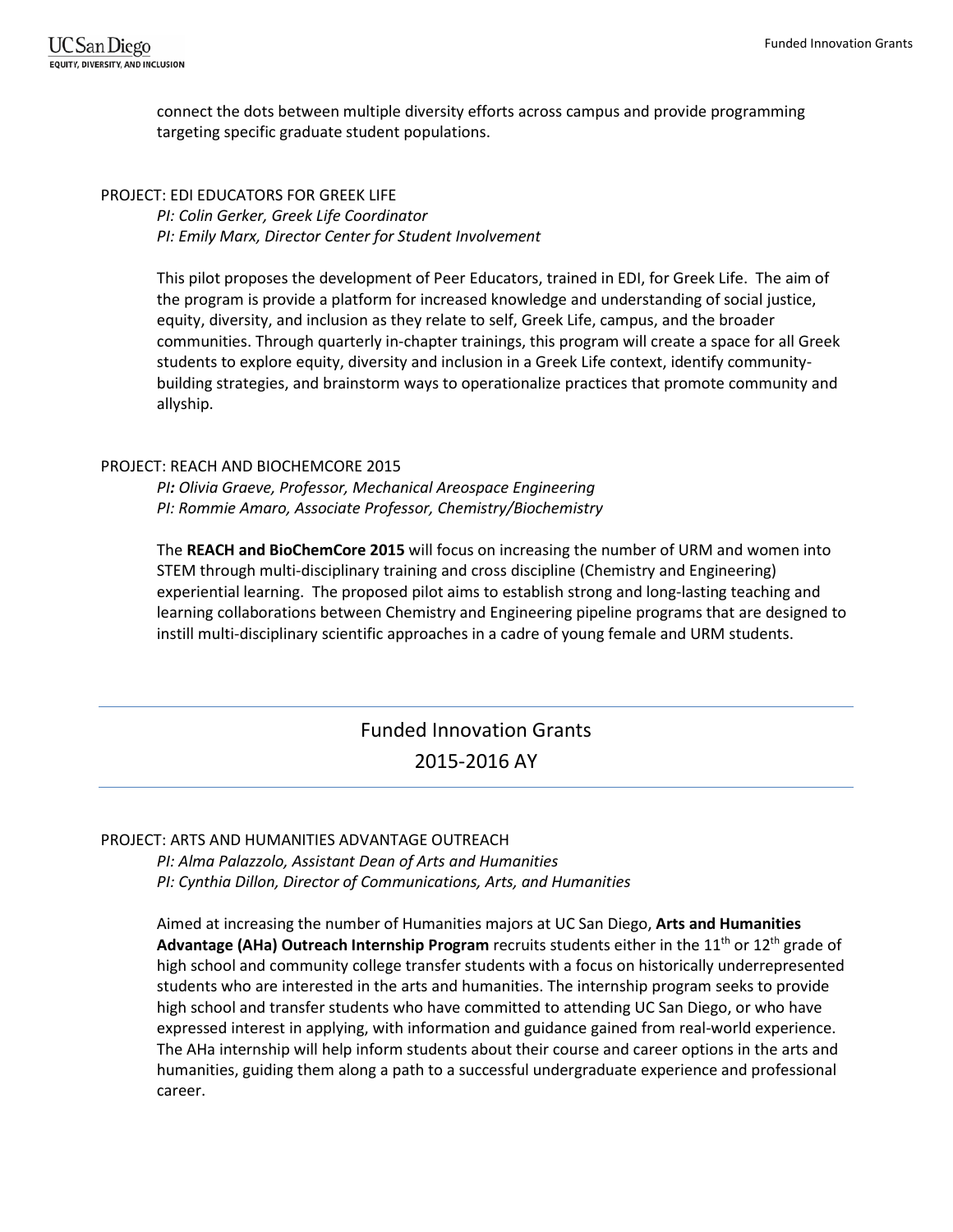# PROJECT: CALIFORNIAN SHAMAN, A STUDY OF THE CHEMISTRY AND CONSERVATION OF NATIVE CALIFORNIAN PLANTS

*PI: Dionicio Siegel, Associate Professor, Skaggs School of Pharmacy and Pharmaceutical Services* 

The **Californian Shaman** seeks to recruit historically underrepresented students into STEM fields by establishing an annual summer program for high school students in which they spend three weeks on the UC San Diego campus learning about basic botany, plant conservation, and several native Californian plants. Key goals of the program include: 1) Greater diversity and careers in science by URM, 2) Increased recruitment and admission to UC San Diego of URM, 3) Fostering on-going connections between individuals and faculty members.

# PROJECT: DEPENDENT CARE PROFESSIONAL TRAVEL GRANT PROGRAM

*PI: Alexandra C. Bortnick, Alumni Outreach Coordinator - UC San Diego Postdoctoral Association* 

The **Dependent Care Professional Travel Grant Program** focuses on awarding funds for child or adult care for traveling postdoctoral scholars. In granting these funds, the program aims to increase the amount of career-advancing opportunities taken by postdocs, through the means of alleviating additional costs incurred by child or adult care.

# PROJECT: IMPROVING COURSE OUTCOMES USING A STRUCTURED AND ACTIVE LEARNING COURSE INTERVENTION

*PI: Richard Armenta, Assistant Adjunct Professor, Department of Family Medicine and Public Health PI: Nancy Binkin, Professor, Department of Family Medicine and Public Health PI: Dennis Trinidad, Associate Professor, Department of Family Medicine and Public Health*

The **Structured and Active Learning Course Intervention** is a program that is focused on increasing the technology and support structure within the core courses of the undergraduate Public Health major, to increase the success of minority students. The four main goals are: 1) Develop methods to assess disparities in performance among diverse student populations in FPMU 40, a lower division requirement for the Public Health major, and identify possible contributory factors, 2) Work with Teaching + Learning Commons to develop a multi-faceted package for improving the inclusiveness of the classroom for FPMU 40, 3) Test the abilities of these strategies to modify student performance when compared with historical results, and 4) Share lessons learned with other public health courses within the major and with other programs offering introductory STEM courses at UC San Diego.

# PROJECT: PROMOTING PUBLIC SERVICE CAREERS

*PI: Jennifer Burney, Assistant Professor, School of Global Policy and Strategy (GPS) PI: Wendy Hunter Barker, Dean for Academic Programs – GPS*

Through partnerships with the Public Policy and International Affairs Program (PPIA), the Network of Schools of Public Policy, Affairs, and Administration (NASPAA), local higher education Institutions, and Marshall College the **Promoting Public Service Careers** project proposes to develop, implement, and evaluate a Public Service Weekend to introduce under represented/first generation students to the field of public policy and provide them with the "fundamental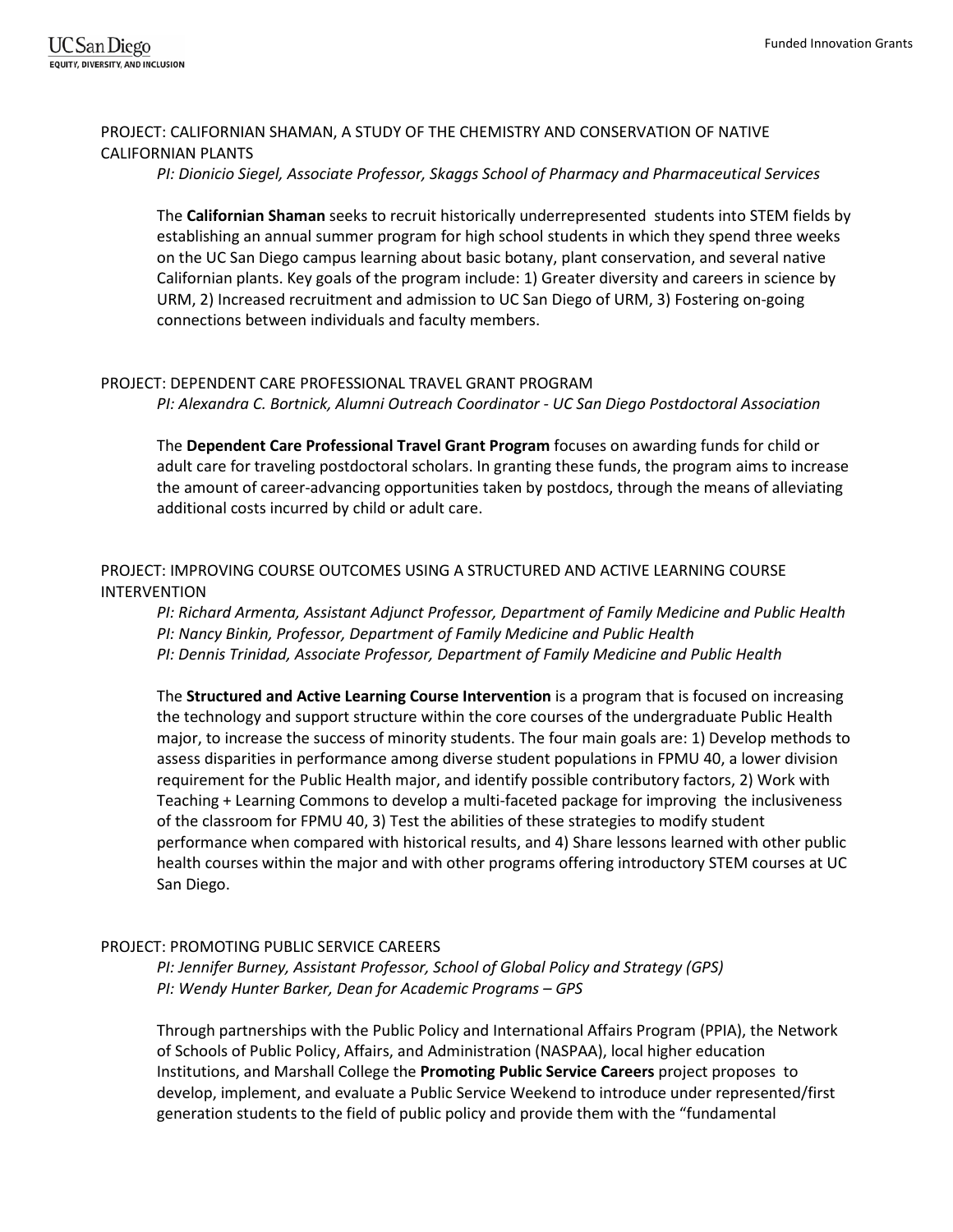understanding of the knowledge necessary for pursuing advanced degrees and careers in public service." The objectives of the weekend are to: Demonstrate to underrepresented undergraduate students that careers in public service are interesting and achievable; Highlight advanced education as a path towards a public service career and in doing so, increase the visibility of GPS's new MPP with southern Californian undergraduates; and Institutionalize ties with local community colleges, HSIs and other minority serving institutions and programs, which will benefit the MPP and GPS's other degree programs.

# Funded Innovation Grants 2016-2017 AY

# PROJECT: BRIDGES TO EDUCATION / PUENTES DE EDUCACIÓN

*PI: Oscar Vazquez Mena, Assistant Professor, NanoEngineering Department PI: Sarah Vella, UC San Diego MIA Candidate*

The **Bridges to Education** project will form a cluster of high school students whose parents have been deported, supporting them and their parents with information resources, tutoring and mentoring, and academic training to promote their access to UC San Diego. Our plan is to join the educational support of UC San Diego with the humanitarian service of Border Angels to build a bridge between these students and the university. We aim to help these students to enroll into UC San Diego through workshops and academic support, with the aim of transforming their lives through education. Based on our work with these students, we elaborate a report after each year identifying their challenges and proposing strategies that can be implemented into the UC San Diego institutional outreach and equal opportunities efforts. Border Angels already has a group of students that is working with volunteers.

# PROJECT: DIVISON OF BIOLOGICAL SCIENCES BIOLOGY M.S. PROGRAM FELLOWSHIPS *PI: Rick Firtel, Associate Dean of Biological Sciences*

The goal of the **Division of Biological Sciences Biology M.S. Fellowships** is to make our M.S. program more available for all students, specifically focusing on students that would increase the diversity of our program, and of UC San Diego in general, and would therefore increase the diversity of academics, medical and other professionals, and scientists in our society. The M.S. program has allowed many students to become more competitive for and be accepted to advanced degree programs (e.g. medical school, etc.) where they were not competitive after completion of the normal B.A. degree. We hope this program can become an integral and essential part of the educational opportunities at UC San Diego.

# PROJECT: UC-XAVIER SUMMER PILOT PROGRAM

*PI: James C. Nieh, Professor of Biological Sciences and Chairman of Ecology, Behavior, and Evolution*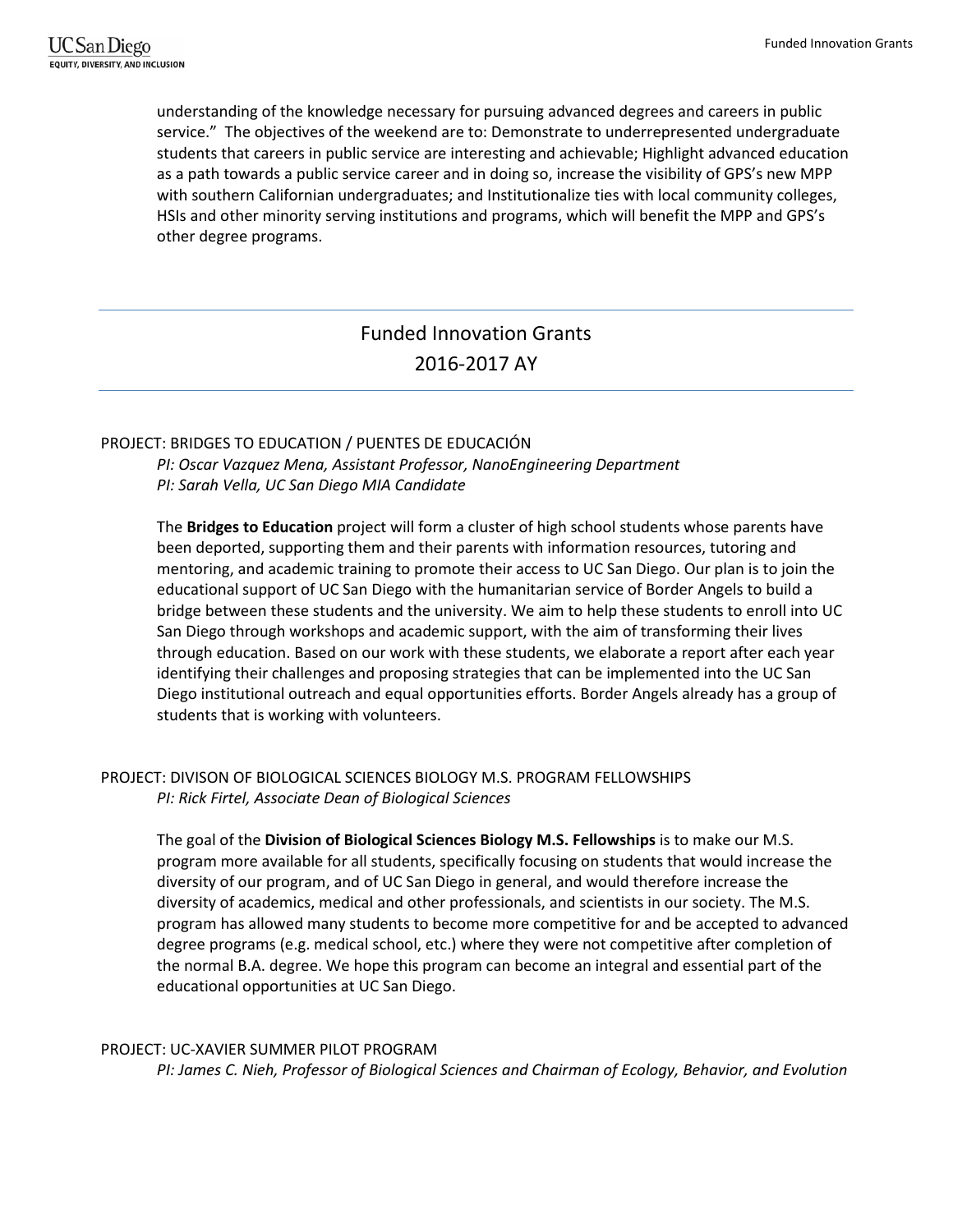The **UC-Xavier Summer Pilot Program** is a partnership between Xavier University of Louisiana (XULA) and UC San Diego focused on attracting exceptional undergraduate students to pursue summer research in the biological sciences. Our goals are to demonstrate our commitment to the UC-Xavier partnership, to show the viability of our Xavier connections, and to help ensure the continuity of our successful UC-Howard program. This proposed partnership is modeled after the successful UC San Diego/Howard University Partnership for Graduate Success, which has helped increase the diversity of our graduate applicant and admissions pools, and was designed following conversations with their leadership. The UC San Diego/XULA Partnership will benefit significantly from synergies with a new academic year exchange program between XULA and UC San Diego's Thurgood-Marshall College (TMC).

#### PROJECT: RESTORATIVE JUSTICE PROGRAM

*PI: Anthony P. Jakubisin, Associate Dean of Student Affairs and Director of Residence Life*

Restorative Justice (RJ) is a form of intervention wherein victims and offenders are brought together and a contract is created by all parties to repair harm caused by the offense. This method holds offenders responsible for their actions, asking them to make a commitment to not re-offend in the future, and focuses on repairing harm experienced by victims and community members through a commitment to fulfill all obligations. RJ looks at offenses not as single events, but as contextual consequences to deeper systemic issues that must be addressed to decrease the likelihood of re-offending. Following the completion of an RJ process, the offender is reintegrated back into the community. The **Restorative Justice Program** proposal seeks to train approximately 30 staff members and student government representatives from across UC San Diego on the RJ process so that the campus may begin to implement it where appropriate.

# PROJECT: REFUGEE EDUCATIONAL EMPOWERMENT AND RECREATION PROGRAM

*PI: Matthew T. Herbst, Associate Teaching Professor and Director, Making of the Modern World Program*

The bi-weekly **Educational Empowerment and Recreation Program** at UC San Diego for refugee high school youth from Africa, the Middle East, and Southeast Asia. The program is an academic manifestation of Eleanor Roosevelt College's and UC San Diego's engagement with and support for San Diego's refugee community. Working collaboratively with the International Rescue Committee's San Diego Office, the program familiarizes refugee students with UC San Diego, its faculty and students, and the university experience, and creates a pathway to college application while fostering greater awareness and inclusion among undergraduate students. This program is run by Eleanor Roosevelt College's Making of the Modern World Program and is delivered through the efforts of undergraduate volunteers and student organizations (No Lost Generation and Refugee Connections), campus departments, and faculty supporters.

#### PROJECT: PROMOTING LATINO CULTURE

*PI: Henri Migala, Director of International House*

Through **Promoting Latino Culture**, International House and ResLife (Eleanor Roosevelt College) will work with student leadership at the Raza Living-Learning Community to develop a year-long calendar of programs that bring attention to the rich Latino heritage of San Diego, and through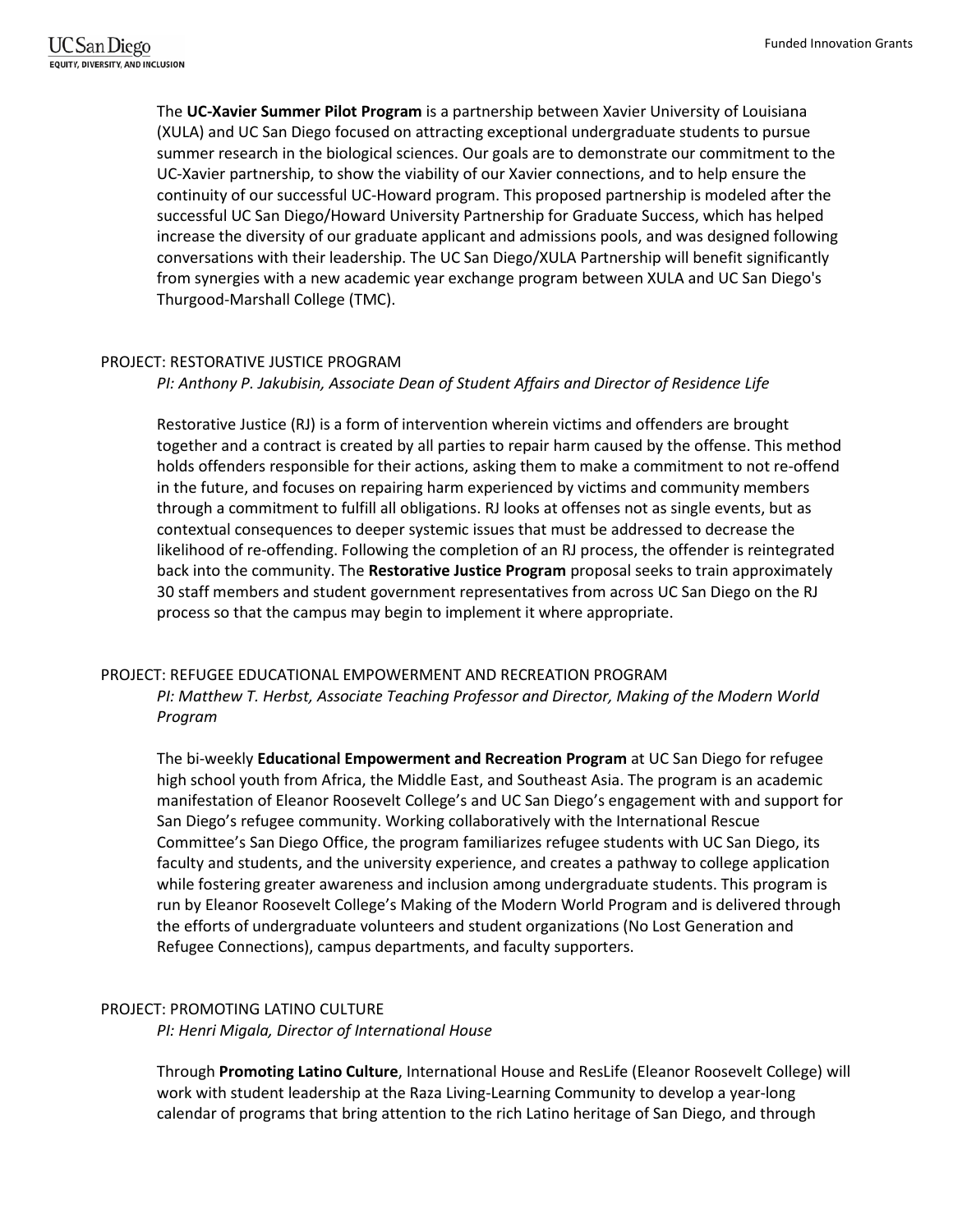these programs, Chican@/Chicanx and Latin@/Latinx experience at UC San Diego. The year-long calendar of programs will be anchored by one main programmatic activity per quarter. These activities will take interested students off campus to explore and experience, firsthand, some of what makes the Latino community so special in San Diego.

### PROJECT: INVESTIGATING BIAS IN CAREER ASSESSMENT TOOLS

*PI: Pamela Cosman, Faculty Equity Advisory and Professor of Electrical and Computer Engineering PI: Olivia Graeve, Director of IDEA Center and Professor of Mechanical and Aerospace Engineering*

Career Assessment Tools (CATs) are questionnaires that attempt to ascertain a person's interests and aptitudes, and that suggest possible careers. The **Investigating Bias in Career Assessment Tools** project aims to administer two CATs to 200 engineering students, with both men and women, URM and non-URM students well represented. We will also survey the students about their interest in and satisfaction with engineering. We will analyze the data to find out whether the CATs are recommending engineering equally to women and men, and to URM and non-URM students, after controlling, for example, for satisfaction with the major and performance in the major (e.g., GPA).

# Funded Innovation Grants 2018-2019 AY

# PROJECT: EARLY CHILDHOOD COLLABORATIVE INITIATIVE FOR SOCIAL JUSTICE *PI: Kathryn Owen, Director, Early Care and Education*

The **Early Childhood Initiative for Social Justice** will serve to introduce conversations about and actions against inequity to our youngest students. The ECE at UCSD aims to accomplish this through educational programs aimed at recognizing and combatting biases as they emerge in preschool age children. Release time for professional development training for staff will also add to the enhancement of educational programming.

# PROJECT: UNDERSTANDING ACADEMIC AND INCLUSIVE EXCELLENCE FOR AMERICAN INDIANS AT UC SAN DIEGO

*PI: Theresa Ambo, Assistant Professor, Education Studies*

The objective of the **Understanding Academic and Inclusive Excellence for American Indians at UC San Diego** project is to gain an understanding of Native perspectives and experiences at UC San Diego. Conducting this research will lead to proposed change which, through understanding about AIAN campus communities, will help advance broader campus diversity goals. Understanding and addressing systemic educational inequities will serve to promote greater enrollment, persistence, and degree completion for this population. These goals will be accomplished by conducting a pilot study and analyzing the results.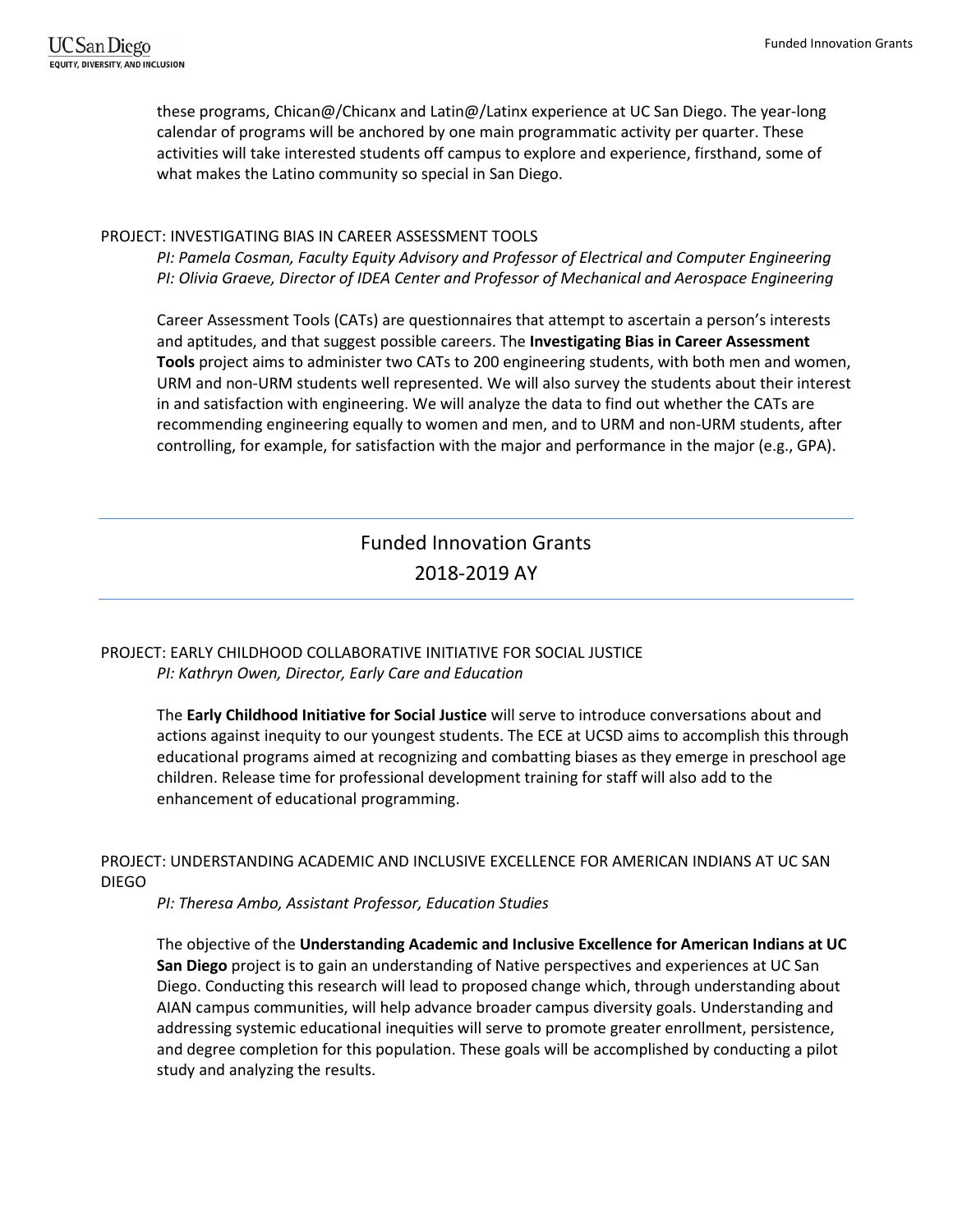# PROJECT: INVESTIGATING BIAS IN STEM CAREER FACULTY CAREER ADVANCEMENT *PI: Mary Blair-Loy, Professor, Sociology*

In order to **Investigate Bias in STEM Faculty Career Advancement**, the team will launch a scientific study into gender disparity in promotions. The aim is to conduct research and develop basic metrics to assess aggregate promotion results moving forward, while identifying any bias (gender or racial/ethnic) that may be present in the promotion processes.

#### PROJECT: RESEARCH METHODOLOGY TRAINING LAB (RTML)

*PI: Charles Lu, Director, Office of Academic Support and Instructional Services (OASIS)*

Through the **Research Methodology Training Lab Fellowship,** more students will be able to access important skills trainings, to increase their abilities and confidence in science and scientific methods. Desired performance improvement outcomes include areas such as laboratory skills, using scientific jargon, and interacting with STEM faculty. These will be achieved through hands-on lab experience, faculty mentorship, and biomedical and health sciences research. Students in the program will also have the opportunity to volunteer in a community health clinic for first-hand experience.

# PROJECT: JACOBS SCHOOL OF ENGINEERING UNDERGRADUATE RESEARCH PROGRAM *PI: Olivia Graeve, Professor, Mechanical and Aerospace Engineering*

The proposed **Jacobs School of Engineering Undergraduate Research Program** seeks to increase representation of and support for low-income and first generation students in engineering. These students face unique challenges to success in academics and advancement to graduate studies. This high-touch program that combines research opportunities with apprenticeship and mentorship, offers the following major components. Research Methods course, Lab placement, lab assistantship, research assistantship, poster presentation, dual mentorship, and regular check-ins. Throughout the pilot, grant funds will be used for poster production, and to pay a stipend to the students for their research contributions.

#### PROJECT: DIVERSIFYING VOICES FOR STEM

*PI: Sherry Seethaler, Director of Education Initiatives, Physical Sciences PI: Cynthia Dillon, Director of Communications, Physical Sciences*

**Diversifying Voices for STEM** aims to diversify voices among UCSD STEM Faculty, thereby increasing underrepresented minority faculty members' visibility and feelings of confidence and credibility. This will be achieved by partnering with the OpEd project, which advances ideas and impact of underrepresented voices, including women. OpEd will provide a professional development experience which would lead to publication of op ed pieces, diversification of thought on campus committees, and lessons being shared with students and prospective students. These outcomes will benefit campus as a whole, and not only the group participating in the OpEd Project.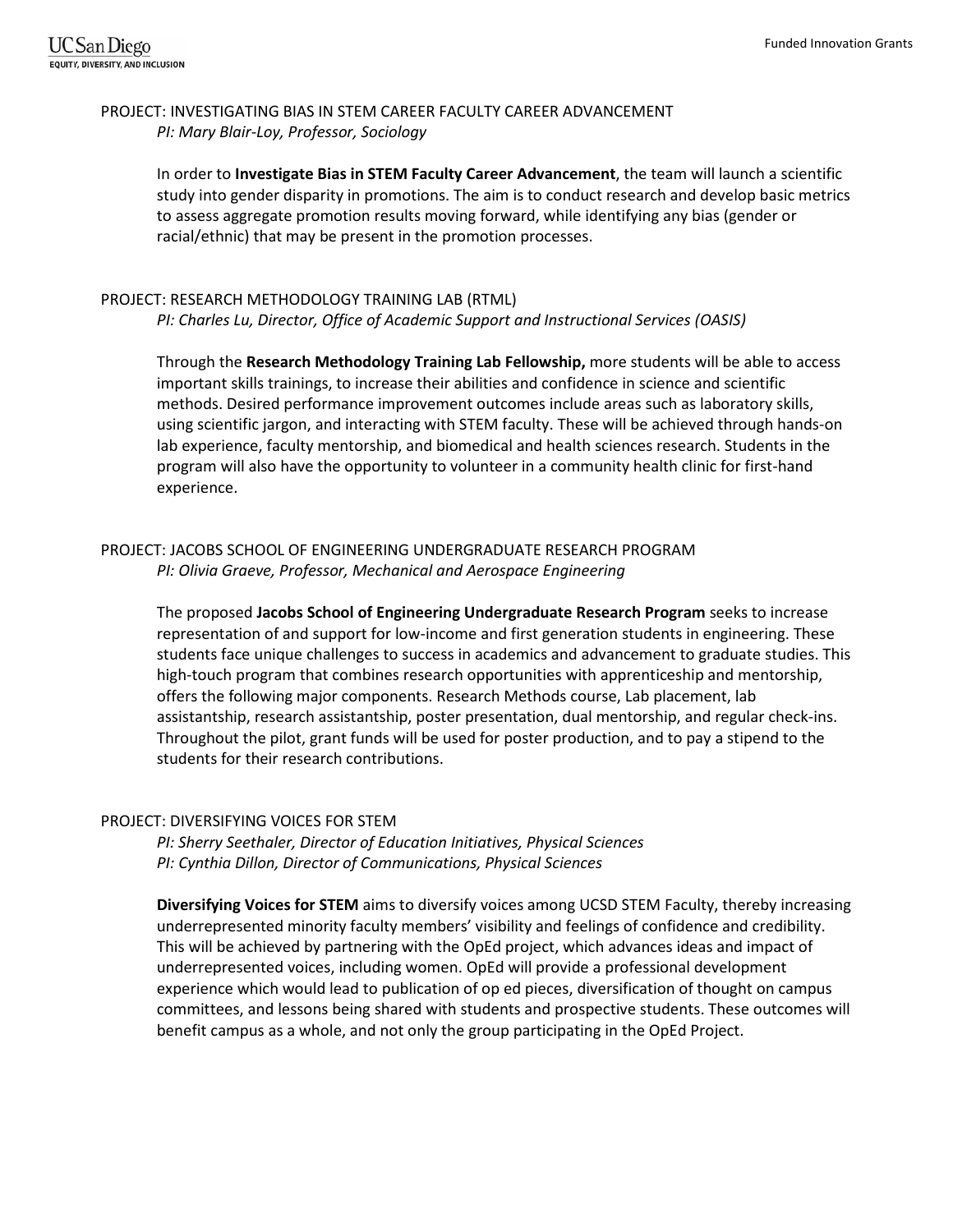#### PROJECT: WORKSHOP SERIES FOR GRADUATE STUDENTS

*PI: Rommie Amaro, Professor, Chemistry and Biochemistry Co-Investigator: Olivia Graeve, Professor, Engineering Co-Investigator: Gentry Patrick, Professor, Neurobiology*

The **Workshop Series for Graduate Students** will have as its principal audience, underrepresented minority and women PhD candidates. Through a partnership with STEMing, a consulting firm aimed at improving the graduate student experience, this project aims to address the unique challenges that URM and women graduate students face. A parallel focus will be community building amongst women and URM students. Training on improving soft skills (especially communication), developing of SMART goals, mentor-mentee relationship, and cultivating voice will also be part of the project's scope.

# Funded Innovation Grants 2019-2020 AY

# PROJECT: OASIS/EOPS Career Foundations Fellowship

*PI: Charles Lu, Director, Office of Academic Support & Instructional Services (OASIS)*

The **OASIS/EOPS Career Foundations Fellowship** is a collaborative initiative with Admissions, the Teaching + Learning Commons, the Career Services Center, and the Rady School of Management to create community and career development for EOPS transfer students. This initiative directly supports the Equity, Student-Centeredness, Success, and Flourish core values of the Latinx/Chicanx Academic Excellence Initiative through four domains: sociocultural community, personal growth and introspection, faculty mentorship, and professional enrichment opportunities.

# PROJECT: Pathway to the UC San Diego Medical Hispanic Serving Institution

*PI: Natalie Rodriguez, Associate Clinical Professor, Department of Family and Preventive Medicine PI: Maria Rosario Araneta, Assistant Dean of Diversity and Community Partnerships, School of Medicine*

The **Pathway to the UC San Diego Medical Hispanic Serving Institution** proposes to complement UC San Diego's goals of becoming a Hispanic Serving Institution (HSI), and a STEM HSI, by creating a pathway to become a Medical HSI. To address the shortage of Latinx physicians in California, the program will partner with the STEM HSI initiatives and the UC San Diego Hispanic Center of Excellence (HCOE) to achieve the following goals: increasing the number of UCSD Latinx students admitted to the School of Medicine (SOM) and expanding the UCSD Latinx pre-med pool of applicants to the School of Medicine.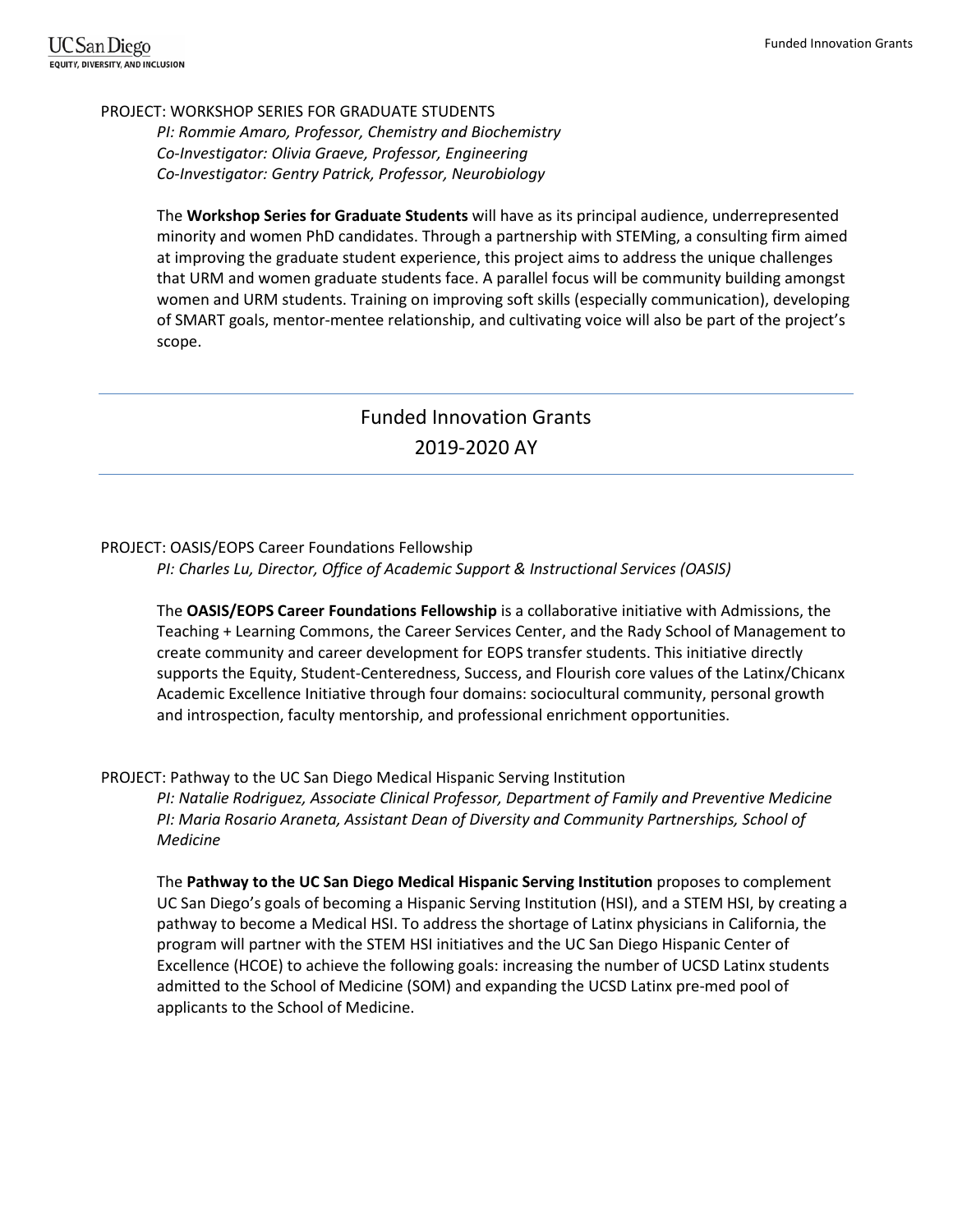#### PROJECT: STEM Undergraduate Learning and Teaching Empowerment (STEMULATE)

*PI: Susan Yonezawa, Associate Director, Center for Research in Educational Equity, Assessment and Teaching Excellence (CREATE)*

*PI: Beto Vasquez, Academic Preparation Specialist III, Center for Research on Educational Equity, Assessment & Teaching Excellence (CREATE)*

The **STEM Undergraduate Learning and Teaching Empowerment (STEMULATE)**, a prospective new program in the UC San Diego CREATE STEM Success Initiative (CSSI), will aim to improve students' STEM interest, success, and persistence. STEMULATE will address two populations: primarily, 1) low-income, underrepresented racial minority (URM) STEM undergraduates (4- and 2-year students with the potential to transfer in upcoming years to UC San Diego); and, secondarily, 2) low-income, URM, potentially-STEM-interested K–12 students who can be inspired early to prepare for a STEM major/career. More specifically, this project will engage undergraduate students in STEM outreach to K–12 students. The project will work closely with EDI's resource centers, OASIS, AEP, and student organizations to identify potential undergraduate candidates.

# Funded Innovation Grants 2020-2021 AY

#### PROJECT: Breaking the Barriers to STEM Research for Transfer Students

*PI: Oscar Vazquez-Mena, Professor, NanoEngineering*

*PI: Olivia Graeve, Professor, IDEA Engineering Student Center*

*PI: Truong Nguyen, Professor, Electrical and Computer Engineering* 

*PI: Tod Pascal, Professor, NanoEngineering*

*PI: Phuong Truong, Professor, Mechanical and Aerospace Engineering* 

The **Breaking the Barriers to STEM Research for Transfer Students** proposes to support transfer LatinX students with navigating a research environment and benefiting from the research activities at UC San Diego. Breaking the Barriers to STEM will establish a pilot course for new transfer students at the Jacobs School of Engineering (JSOE), to serve as an introduction to a research environment and provide initial skills to integrate into to the world-class research at JSOE. Upon completion of the course, students should have increased confidence from early practice on skills that are commonly used in research labs and direct access to a UC San Diego research professor, who will serve as both an academic advisor and research mentor. Breaking the Barriers to STEM expects to see a larger number of LatinX students enrolled into STEM research labs under the guidance of UC San Diego professors and an increase the number of LatinX students participating in scientific conferences and publishing in peer-reviewed journals, increasing their perspectives to pursue a doctoral degree or academic careers such as faculty positions.

# PROJECT: Latina Entrepreneurial Leadership

*PI: Gloria Negrete, Executive Director, The Basement, UC San Diego (LEAD Fellow) PI: Paul Roben, Associate Vice Chancellor for Innovation and Commercialization*